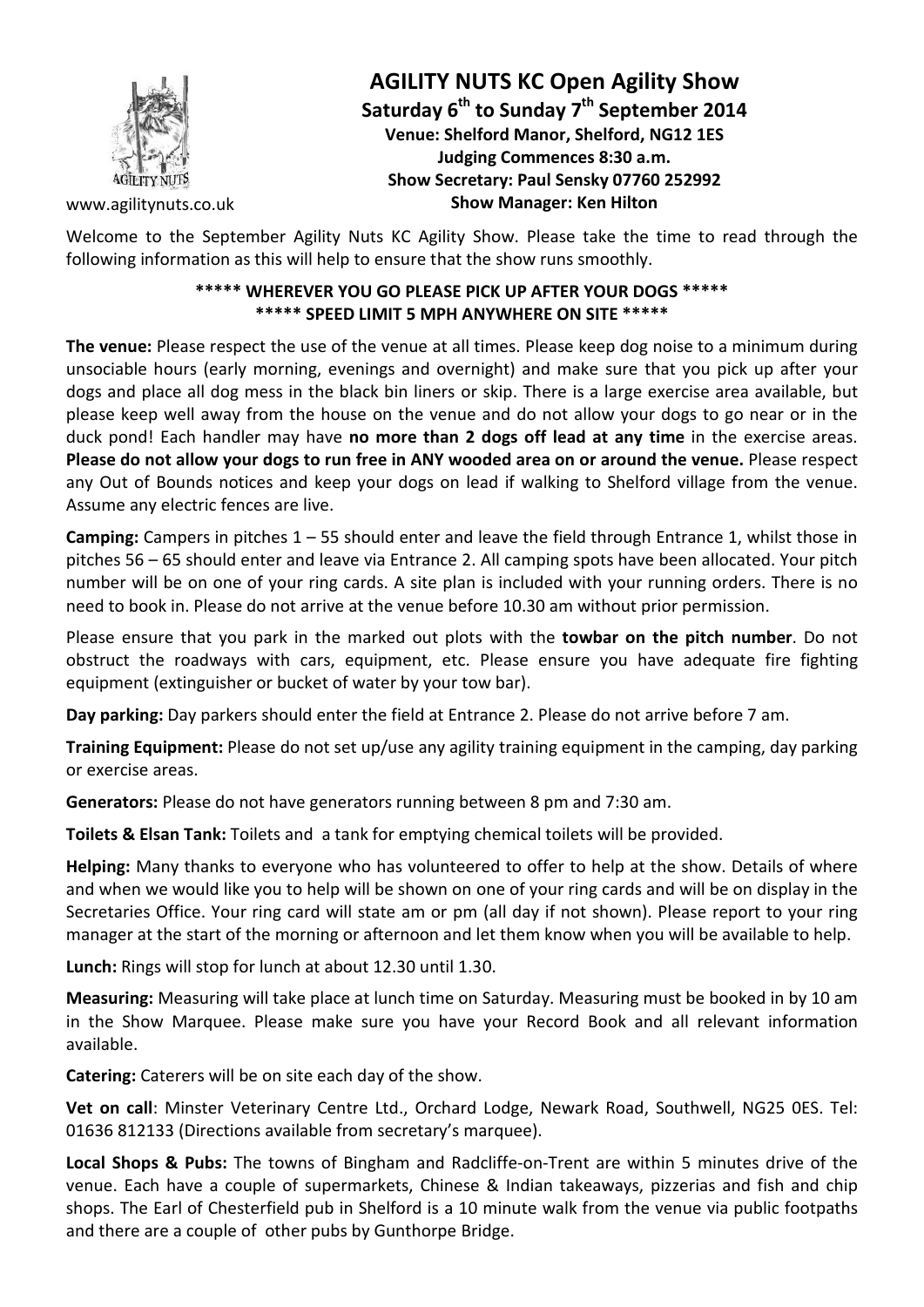Calor Gas and spares/accessories for caravans/motor homes can be obtained from Lowdhams. Turn right out of the venue and turn left on the main road to cross the River Trent. Lowdhams is on your left.

Directions to any of the above can be obtained at the Show Marquee.

**Directions to venue**: The venue is located just off the A6097 on the south-side of the River Trent. The best approach is to take the A6097 (signposted Mansfield) from the A46. Turn left immediately before the bridge crossing the River Trent and the venue is on your left after about half a mile.

*Note to Sat Nav users:* The postcode NG12 1ES pinpoints the venue. If you are towing we would strongly suggest that, unless you are coming south on the A6097, you approach from the A46, i.e. if you are heading east on the A52 take the A46 northbound rather than the side roads to Shelford. If you are heading South off the A46 we recommend you continue down the road towards Bingham and turn right onto the



A6097 at the large roundabout rather than turn right through East Bridgford.

**Results:** FULL results from all the classes will be published on www.agilitynuts.co.uk and www.longhedge.co.uk as soon as possible after the show.

**GOOD LUCK AND ENJOY THE SHOW!** If there is anything else you wish to know please ask at the Secretary's Marquee. There will be a comments book and we would welcome any comments good or bad!

#### **Future Agility Nuts Shows**

#### *Agility Nuts Winter Series 14/15*

Agility Nuts are holding a series of unaffiliated shows over the winter months at Oakridge Arena, Collingham, NG23 7NZ. Schedules are available on www.agilitynuts.co.uk. Dates are as follows:

- Sunday October 19<sup>th</sup>
- Saturday November 8<sup>th</sup>
- Saturday December  $20<sup>th</sup>$
- Saturday January 3<sup>rd</sup>
- Sunday February  $8^{th}$
- Sunday March  $15^{\text{th}}$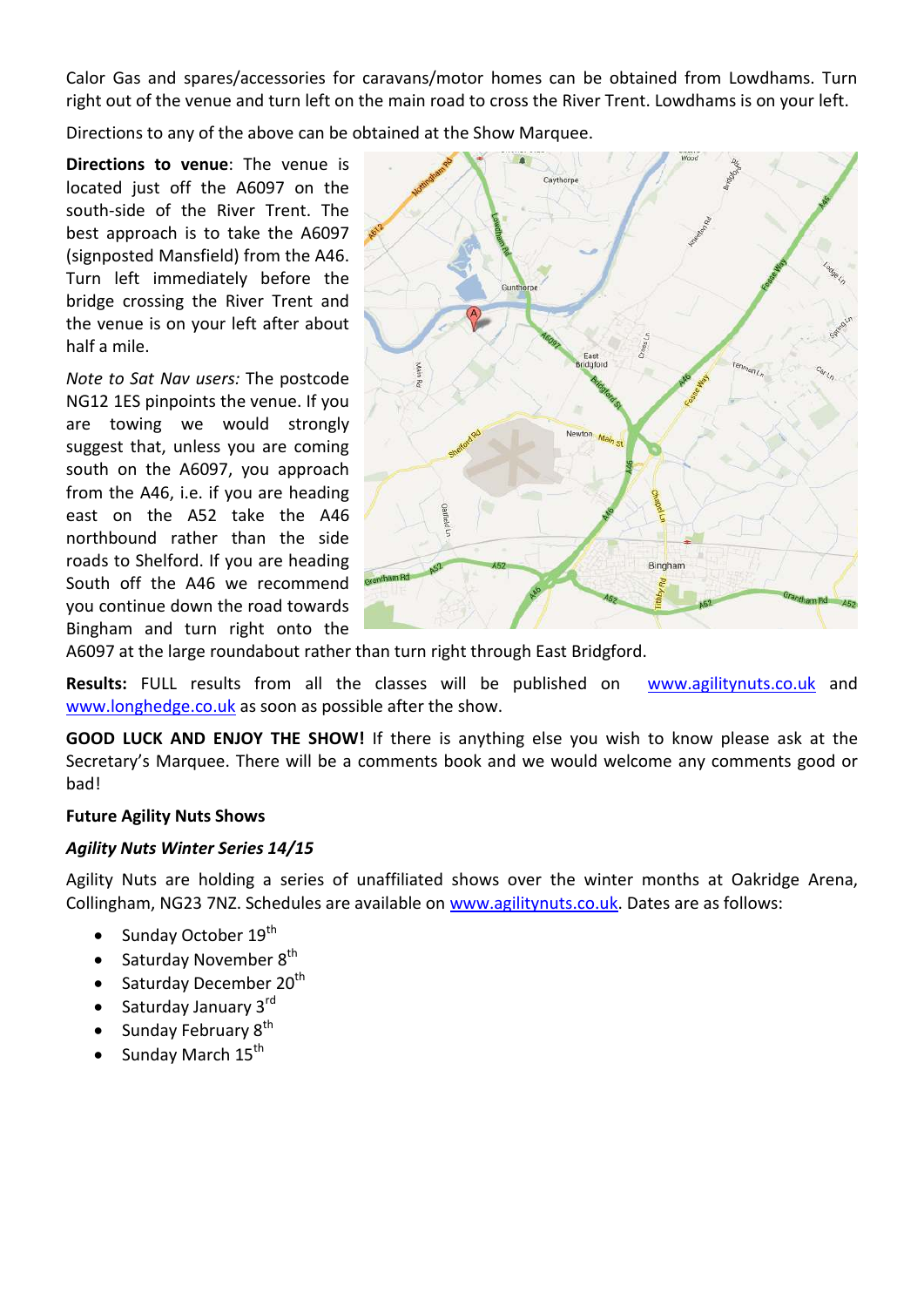## **Saturday**

| <b>Ring 1</b>                                                    |     | <b>Ring 3</b>                                                 |    |
|------------------------------------------------------------------|-----|---------------------------------------------------------------|----|
| <b>Allison Harris</b>                                            |     | <b>Shirley Wells</b>                                          |    |
| 13: Large Agility Grade 7                                        | 13  | 30: Small Agility Combined 4-7                                | 30 |
| 31: Small Agility Graded 5-7 (8,10,14)                           | 32  | 21: Medium Agility Combined 4-7                               | 26 |
| 22: Medium Agility Graded 5-7 (7,6,13)                           | 26  | 7: Large Agility Graded 4-5 (36,29)                           | 65 |
| 11: Large Agility Combined 6-7                                   | 42  | 9: Large Agility Grade 6 Dog Vegas First Contact<br>Qualifier | 31 |
| 5: Large Agility Combined 3-5 Dog Vegas<br>Pawstrading Qualifier | 106 | 27: Small Agility Graded 1-4 (5,3,7,7)                        | 22 |
| 14: Agility Nuts Large Steeplechase Pairs                        | 28  | 18: Medium Agility Graded 1-4 (5,5,5,2)                       | 17 |
| 37: Agility Nuts ABL Steeplechase Pairs                          | 26  | 1: Large Agility Combined 1-2                                 | 24 |
|                                                                  |     | 26: Small Agility Combined 1-3                                | 8  |
|                                                                  |     | 17: Medium Agility Combined 1-3                               | 15 |
|                                                                  |     | 3: Large Agility Graded 1-3 (11,12,63)                        | 86 |
| <b>Ring 2</b>                                                    |     | <b>Ring 4</b>                                                 |    |
| <b>Katie McManigan</b>                                           |     | <b>Steph Wilson-Astbury</b>                                   |    |
| 2: Large Jumping Combined 1-2                                    | 25  | 33: Veteran Jumping                                           | 32 |
| 24: Small Jumping Combined 1-2                                   | 4   | 35: Anysize Jumping                                           | 17 |
| 15: Medium Jumping Combined 1-2                                  | 5   | 4: Large Jumping Graded 1-3 (12,11,68)                        | 91 |
| 19: Medium Jumping Combined 3-5                                  | 16  | 25: Small Jumping Graded 1-3 (5,3,7)                          | 15 |
| 6: Large Jumping Combined 3-5                                    | 105 | 16: Medium Jumping Graded 1-3 (5,1,8)                         | 14 |
| 28: Small Jumping Combined 3-5                                   | 18  | 10: Large Jumping Graded 6-7 (31,15)                          | 46 |
| 12: Large Jumping Combined 6-7                                   | 39  | 32: Small Jumping Combined 6-7                                | 21 |
| 29: Small Jumping Graded 4-7 (5,10,11,14)                        | 40  | 23: Medium Jumping Combined 6-7                               | 20 |
| 20: Medium Jumping Graded 4-7 (2,7,6,13)                         | 28  | 8: Large Jumping Graded 4-5 (36,29)                           | 65 |
| 34: Veteran Helter Skelter                                       | 31  |                                                               |    |
| 36: Anysize Helter Skelter                                       | 15  |                                                               |    |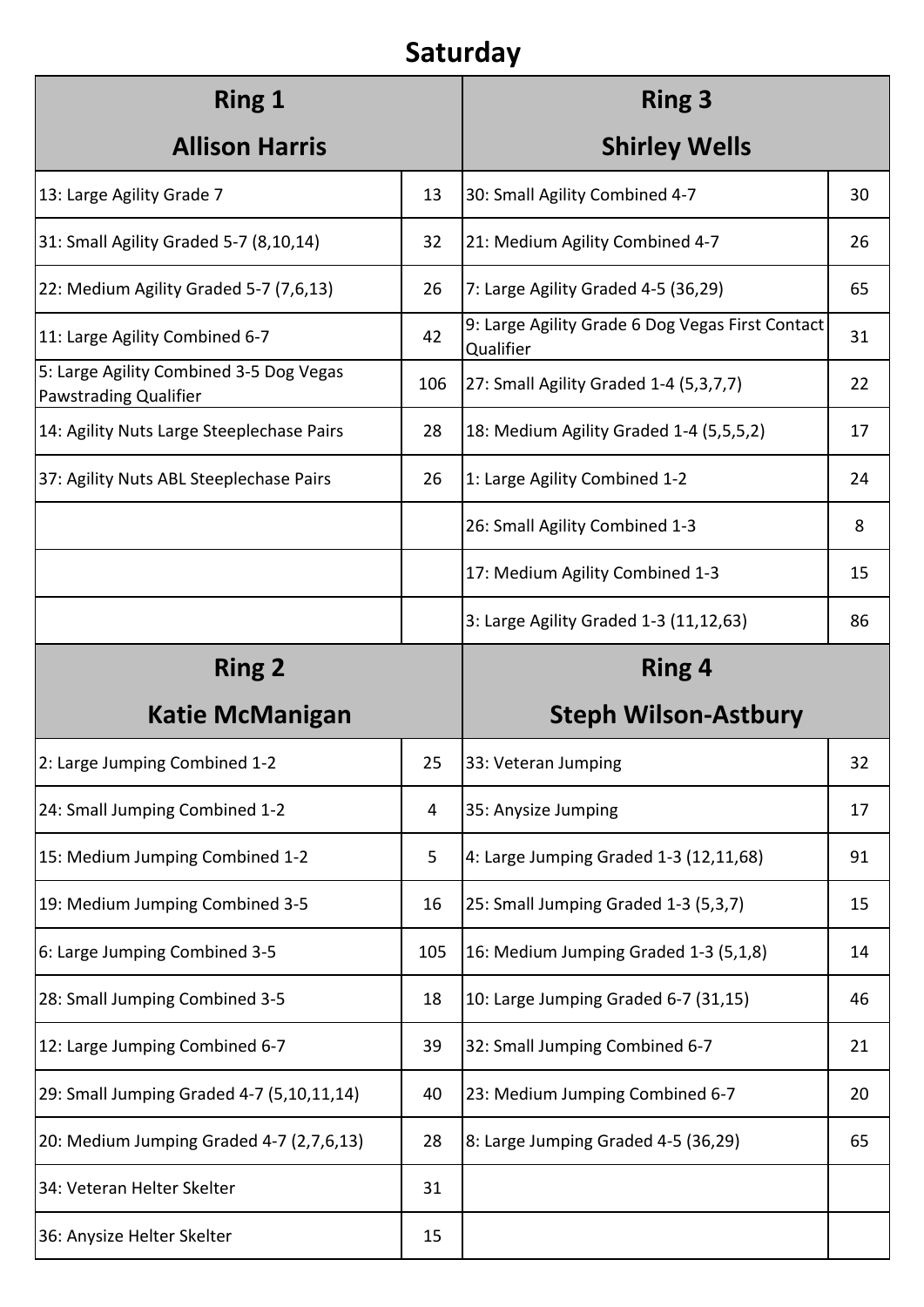# **Sunday**

| <b>Ring 1</b>                                                         |    | <b>Ring 3</b>                                                  |     |
|-----------------------------------------------------------------------|----|----------------------------------------------------------------|-----|
| Lisa Adamson                                                          |    | <b>Doc Docherty</b>                                            |     |
| 40: Large Agility Combined 1-3 Dog Vegas FPP<br>Qualifier             | 73 | 66: Small Agility Graded 4-7 (7,7,8,14)                        | 36  |
| 44: Large Agility Combined 4-5                                        | 58 | 57: Medium Agility Graded 4-7 (3,8,8,143)                      | 33  |
| 48: Large Agility Combined 6-7                                        | 43 | 42: Large Agility Graded 3-5 (46,33,24)                        | 103 |
| 47: Large Jumping Graded 6-7 (29,22)                                  | 51 | 53: Medium Agility Graded 1-3 (4,1,6)                          | 11  |
| 67: Small Jumping Combined 4-7                                        | 26 | 62: Small Agility Graded 1-3 (3,3,9)                           | 15  |
| 58: Medium Jumping Combined 4-7                                       | 35 | 38: Large Agility Graded 1-2 (12,10)                           | 22  |
| 74: Agility Nuts ABL Steeplechase Pairs                               | 23 | 50: Large ABC Jumping Combined 1-7 Dog<br>Vegas LHSP Qualifier | 39  |
|                                                                       |    | 41: Large Jumping Combined 1-3                                 | 71  |
| <b>Ring 2</b>                                                         |    | <b>Ring 4</b>                                                  |     |
| <b>Emma Rouse</b>                                                     |    | <b>Hannah Grantham</b>                                         |     |
| 46: Large Agility Graded 6-7 (27,22)                                  | 49 | 70: Veteran Jumping                                            | 40  |
| 69: Small Agility Combined 6-7                                        | 16 | 72: Anysize Jumping                                            | 15  |
| 60: Medium Agility Combined 6-7                                       | 19 | 39: Large Jumping Graded 1-2 (12,10)                           | 22  |
| 61: Small Agility Combined 1-2                                        | 4  | 54: Medium Jumping Combined 1-3                                | 11  |
| 52: Medium Agility Combined 1-2                                       | 4  | 63: Small Jumping Combined 1-3                                 | 10  |
| 65: Small Agility Combined 3-5 ShowOffs Dog<br><b>Vegas Qualifier</b> | 20 | 55: Medium Jumping Graded 1-4 (4,1,6,3)                        | 14  |
| 56: Medium Agility Combined 3-5 ShowOffs<br>Dog Vegas Qualifier       | 16 | 64: Small Jumping Graded 1-4 (3,3,9,6)                         | 21  |
| 45: Large Jumping Combined 4-5                                        | 58 | 49: Large Jumping Combined 6-7                                 | 45  |
| 68: Small Jumping Graded 5-7 (8,8,13)                                 | 29 | 43: Large Jumping Graded 3-5 (49,31,25)                        | 105 |
| 59: Medium Jumping Graded 5-7 (9,9,14)                                | 32 | 51: Large WSD Jumping Combined 1-7                             | 22  |
| 73: Anysize Helter Skelter                                            | 17 |                                                                |     |
|                                                                       |    |                                                                |     |